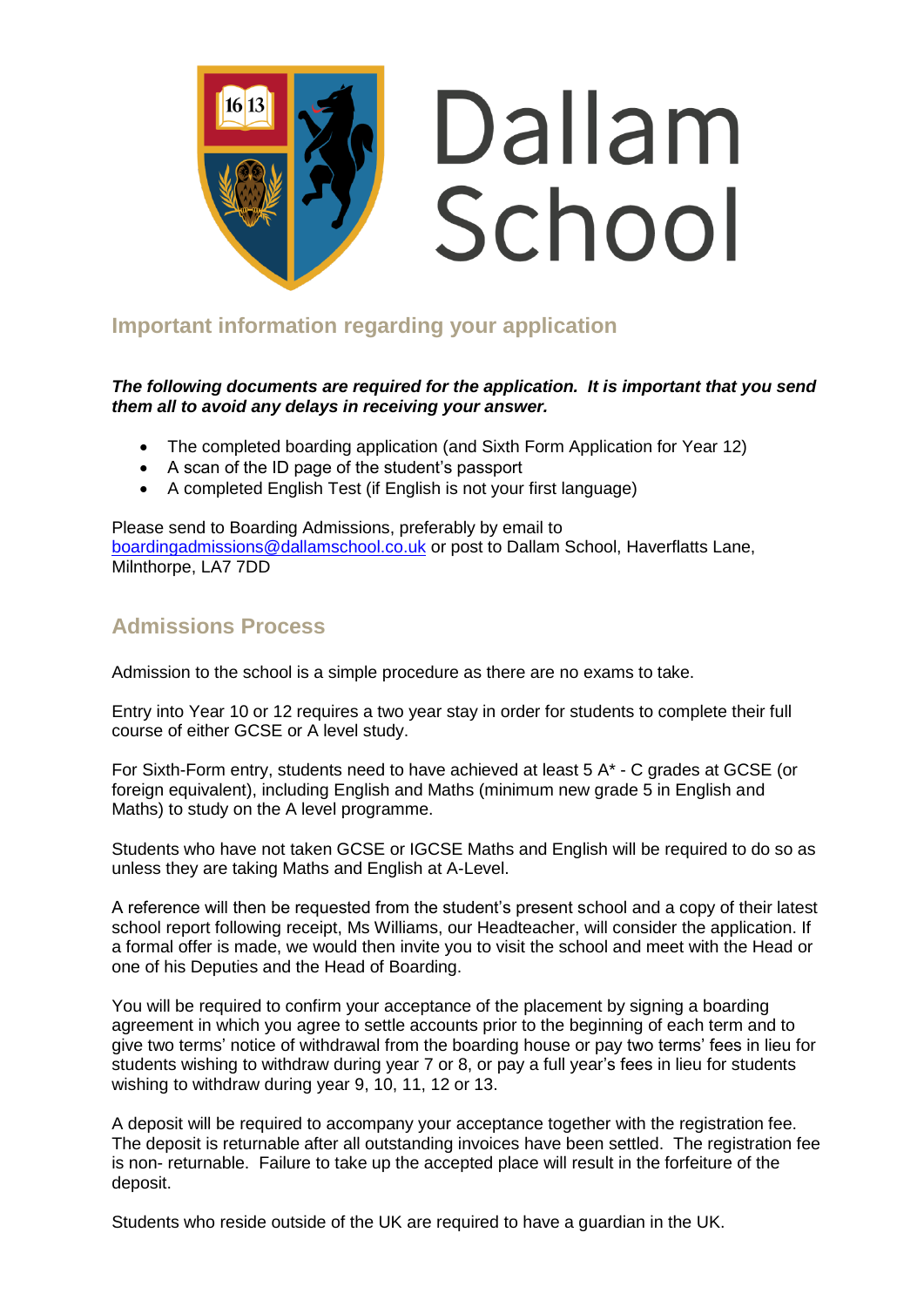# Full time boarding fees

The boarding fee for entry (2022-2023) ranges from £12,404 to £13,821 per year. Payment is required prior to the start of each term.

| Heversham                                                   |         | <b>Whitbarrow Hall</b>  |                          |  |
|-------------------------------------------------------------|---------|-------------------------|--------------------------|--|
| (Main boarding house Years 7 - 13)                          |         | (Sixth Form House Years |                          |  |
|                                                             |         |                         | $12 - 13$ <sup>*</sup> ) |  |
|                                                             |         |                         |                          |  |
| Boarding Fees - Split into 3 termly instalments as follows: |         |                         |                          |  |
| Term 1                                                      | £4135   | Term 1                  | £4607                    |  |
| Term 2                                                      | £4135   | Term 2                  | £4607                    |  |
| Term <sub>3</sub>                                           | £4134   | Term <sub>3</sub>       | £4607                    |  |
| <b>Total Annual Fee</b>                                     |         |                         |                          |  |
|                                                             | £12,404 |                         | £13,821                  |  |

### **Payment of the fees can be made by credit card or bank transfer and a payment letter will be enclosed with relevant details when invoices are sent out.**

The Governors reserve the right to alter the fees at their discretion. Fees are normally reviewed annually to take effect in September and one term's notice is given.

Fees are not returnable if students are excluded from school for disciplinary reasons or if insufficient notice of withdrawal is given.

The Sixth Form boarding house (Whitbarrow Hall) comprises 55 single, en-suite study bedrooms with internet connection and 2 double, en-suite study bedrooms with internet connection. This accommodation is specifically for sixth-form students and is subject to availability.

The boarding fee covers full board and meals, bed linen and laundry and the arrangements for care.

This does NOT include clothing, recreational outings, personal expenses, the cost of medicines, musical instrument tuition or any other private tuition, travel away from school or any other costs relating to school activities for which parents of day-students are asked to make a contribution (i.e. school trips to the theatre or Duke of Edinburgh expedition weekends).

Tuition, books and stationery etc. and most extra-curricular activities are FREE.

### **Location**

Dallam School is situated in a rural area on the southern fringe of the Lake District and close to the Yorkshire Dales National Park in the North of England. It is therefore an excellent opportunity for students to make the best use of the outstanding environment on the school's doorstep.

## **Useful Information**